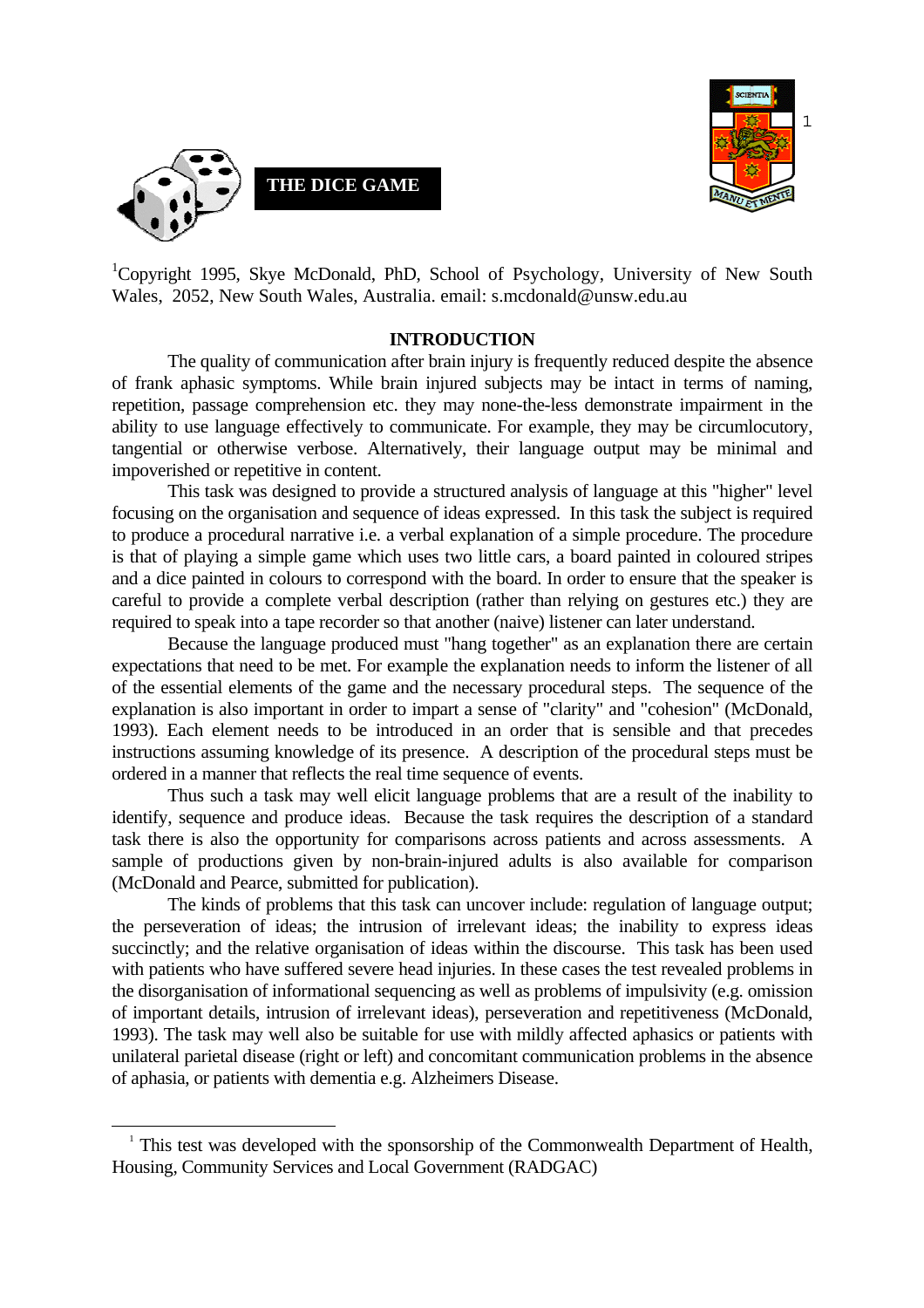There are several steps to analysing the explanations produced in this task. Firstly the explanation must be taped and later transcribed word for word. The transcribed text must then be broken into the different "ideas" expressed i.e. the different propositions. These are then classified according to their content. In addition to this there is a checklist to identify propositions that might not be explicit but are strongly inferred in passing. There are eight essential propositions and these are identified and numbered with the help of the checklist. Information from the text can then be summarised under the following headings : (1) total number of propositions (ideas) (2) number of repeated propositions (3) total number of essential propositions (4) total number of extra or irrelevant propositions (5) sequence of essential propositions. Other qualitative features such as the sequence overall of the propositions expressed can also be described if this is relevant. The information produced by this task can thus be summarised in both quantitative and qualitative terms.

## **DESCRIPTION OF THE GAME**

 The game consists of a rectangular board which has stripes of three colours (red, green, and yellow) and is divided in half by a black line along it's length. The words START and FINISH are painted on either side of the black line at one end. The players begin the game by placing their playing pieces (a red and a green matchbox car) on the first red stripe after the word START. They then take turns to throw a dice. This has 2 red sides, 2 green, 1 yellow and 1 black. The first player throws the dice, sees what colour turns up and moves his/her car to the next stripe on the board that matches it. If black is 'thrown' the player misses that turn. Their cars proceed down one side of the board and when they reach the end of that side turn around and proceed up the other side. The winner is the first person to reach the last red square before the word FINISH.

## **MATERIALS**

#### **(1) Tape recorder and audio tape**

**(2) Game**. The game can be produced in a workshop with basic materials. The board can be made out of plywood or even cardboard if necessary. The dice is a simple cube of wood painted with the appropriate colours and the playing pieces are two cars of different colours (red and green).

 **(a) Board** The board should be rectangular approximately 50 cm long and 25 cm wide. It is painted in transverse stripes in the following series: white, red, green, yellow, red, green, yellow, red. The board is then dissected lengthwise by a thin black line and on the white stripe the words "START" and "FINISH" are painted on either side of the dividing black line.

 **(b) Dice** The dice is a wooden cube with sides measuring 4 cm. It is painted yellow on two opposite sides, green on two opposite sides, red on one of the remaining sides and black on the other

 **(c) Playing pieces** These are two small toy cars (e.g. "Matchbox" cars) one coloured red and one green.

#### **INSTRUCTIONS**

 The nature of this task is explained to the patient as follows. *"I want to see how well you can explain how to play a simple game to someone who does not know how to play it and can not see it. Firstly I am going to play the game with you and once you are clear about how to play it I will ask you to explain how it is played so that someone new will understand."*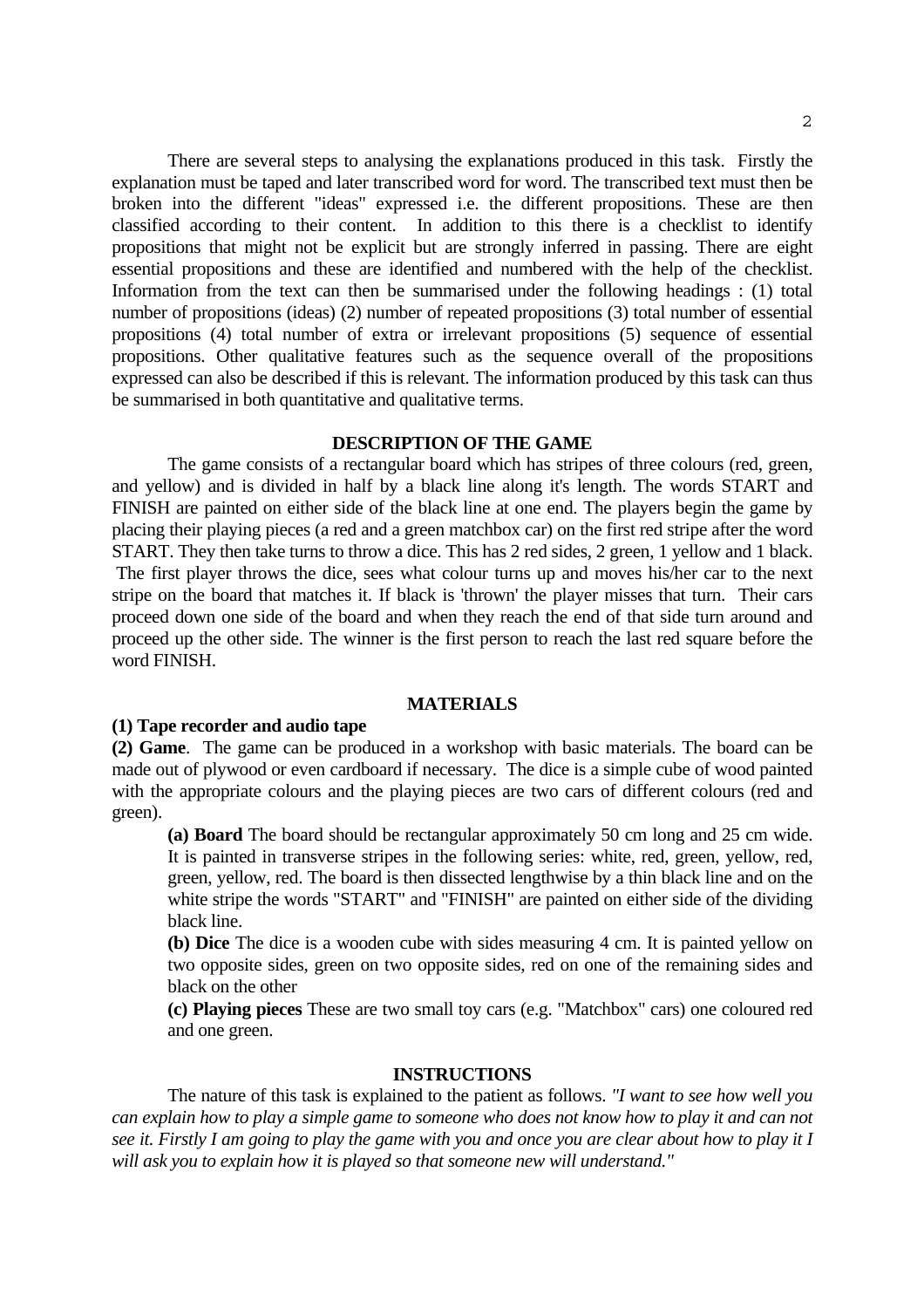Place the game and the pieces in front of the subject and say *"I am not going to tell you anything about this game we will just start playing it"*. You then proceed to play the game by placing both cars on the "START" position, taking the first turn to throw the die and then move one of the cars to the corresponding colour. Hand the die to the subject. When the black side turns up (either in your turn or that of the patient) make it clear that this means the move cannot be made and in effect it is a missed turn. If this occurs in your turn you simply hand the die over to the subject without making a move. If it occurs in the patient's turn simply pick the die up and continue to play.

 Continue to play the game to the finish or until it is obvious that the patient has understood the rules. Do not discontinue playing until there has been an opportunity to see what happens when the black side of the die turns up. Confirm with the patient that s/he is quite clear about the procedure. At this stage you can explain to the patient that s/he must now explain this game into a tape recorder so that someone new to the game will understand. Turn on the tape recorder and ask the patient to begin his/her explanation. Once the patient has voluntarily finished (signalled by a long pause or a terminating phrase e.g. *"And that's all there is to it"*) ask him/her if there is anything else he/she would like to add, listen to these additional comments and then turn off the tape.

## **ANALYSIS**

#### **1. Transcription**

 Transcribe the patient's explanation from the tape as accurately as possible including all repetitions, false starts etc. The main body of the explanation, i.e. up until the patient voluntarily terminates his/her explanation, should be the focus of subsequent analyses . Any subsequent explanation that results from probing from the listener may be informative at a more qualitative level but should not be included in the initial analysis.

#### **2. Identify the propositions**

 The transcribed text should be divided to represent each separate idea or proposition expressed. In Table 1 is a list of propositions which can be used as a guide for seperating the text. These propositions were compiled on the basis of normal and pathological reponses and include a range of propositions which describe discrete and/or important aspects of the game as well as other less relevant or ambiguous information. There is also an example of a divided text in the Appendix. Exclude all initial remarks made prior to embarking upon the explanation e.g. "Can we start now?", " Are you sure you cannot see" etc.. Likewise exclude concluding comments such as "So that's it", "Do you understand that", "That's all I can say" etc.

 There will be a level of idiosyncratic variation in this text division due to the inherent difficulty in defining boundaries in text on the basis of either grammatical or semantic characteristics. However, it has been shown that individual variation in the way in which the text is divided does not overly skew later analysis (McDonald, 1995) nor does it preclude the qualitative features of a disordered text from emerging.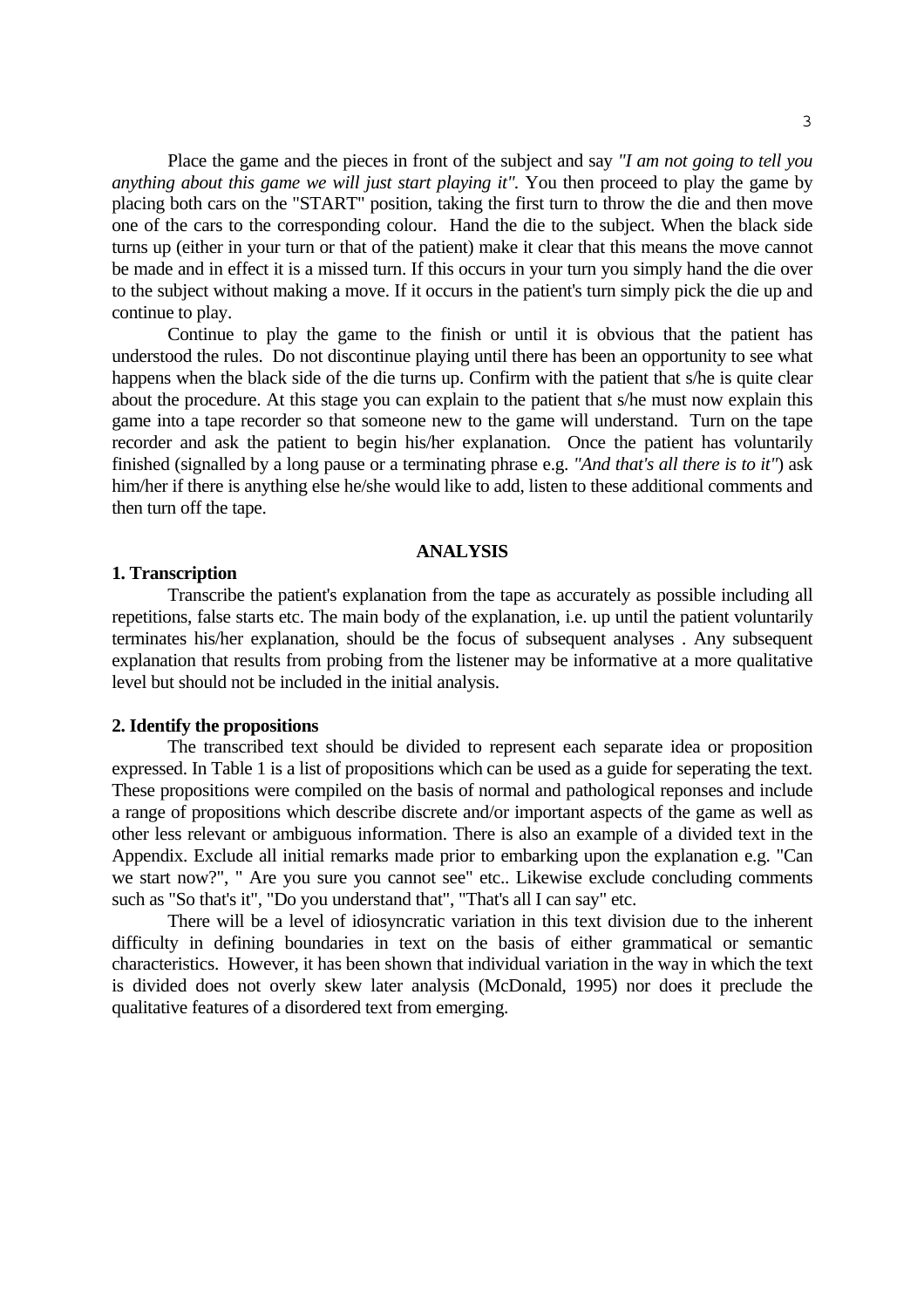# **Table 1. List of propositions in categories ORIENTATION (O)**

\* this is a racing game

- \* the game is simple
- \* there are several parts to it
- \* the game has a board
- \* the game has a die
- \* the game has playing pieces
- \* and there is a reason for this
- \* what else is there to tell you
- \* the aim of the game is to get

from start to finish

\* the way that the game is played

# **CAR DETAILS: MAIN (CM)**

\* the game has two cars as playing-pieces

## **OTHER (CO)**

\* one car is red

\* and one car is green

\* the players have a car

\* the cars are put at the start

## **BOARD DETAILS: MAIN (BM)**

- \* the board has different colours
- \* it has coloured stripes
- \* the stripes on the board go red green yellow, red green yellow, red green yellow

## **OTHER (BO)**

- \* the board is like a race track
- \* there is no black on the board
- \* board has black line painted lengthways down the centre
- \* there is a start and a finish
- \* the start and the finish are at the same end
- \* on one end at one side of the black line, is the start
- \* on the other side of the black line is the finish
- \* the first stripe after the start is red
- \* the last stripe before the finish is red

#### **DIE DETAILS: COLOURS (DC)**

- \* The die has different colours on its sides which relate to the colours on the board
- \* There are two red sides
- \* There are two green sides
- \* There is one yellow side

#### **BLACK (DB)**

\* The die has a black side

#### **PROCEDURAL DETAILS: 1 TO 10**

- **P1** The cars sit on the first red square after the start
- **P2** They progress along the coloured stripes down the side of the board to the end
- **P3** When they get to the end of the board they turn around and come back up towards the finish line
- **P4** One player throws the die
- **P5** Whatever colour the die shows
- **P6** His car moves to the first stripe of that colour
- **P7** If black shows up on the die he misses a turn
- **P8** The two players alternate throwing the die and moving their cars to the appropriate colour
- **P9** In order to get to the finish line a player must throw a red
- **P10** First player to the finish line is the winner

### **EXTRA DETAILS (E)**

Any details that are not central to the explanation e.g.minor details, analogies and ambiguous or confusing ideas e.g.

\* The board is placed lengthways in front of you from left to right

- \* The board is twelve inches long
- \* Start and finish on your left
- \* Board is like a monopoly board
- \* It could be one long track
- \* The cars are faced the wrong way
- \* The cars go in a forward motion

**3. Classify the propositions**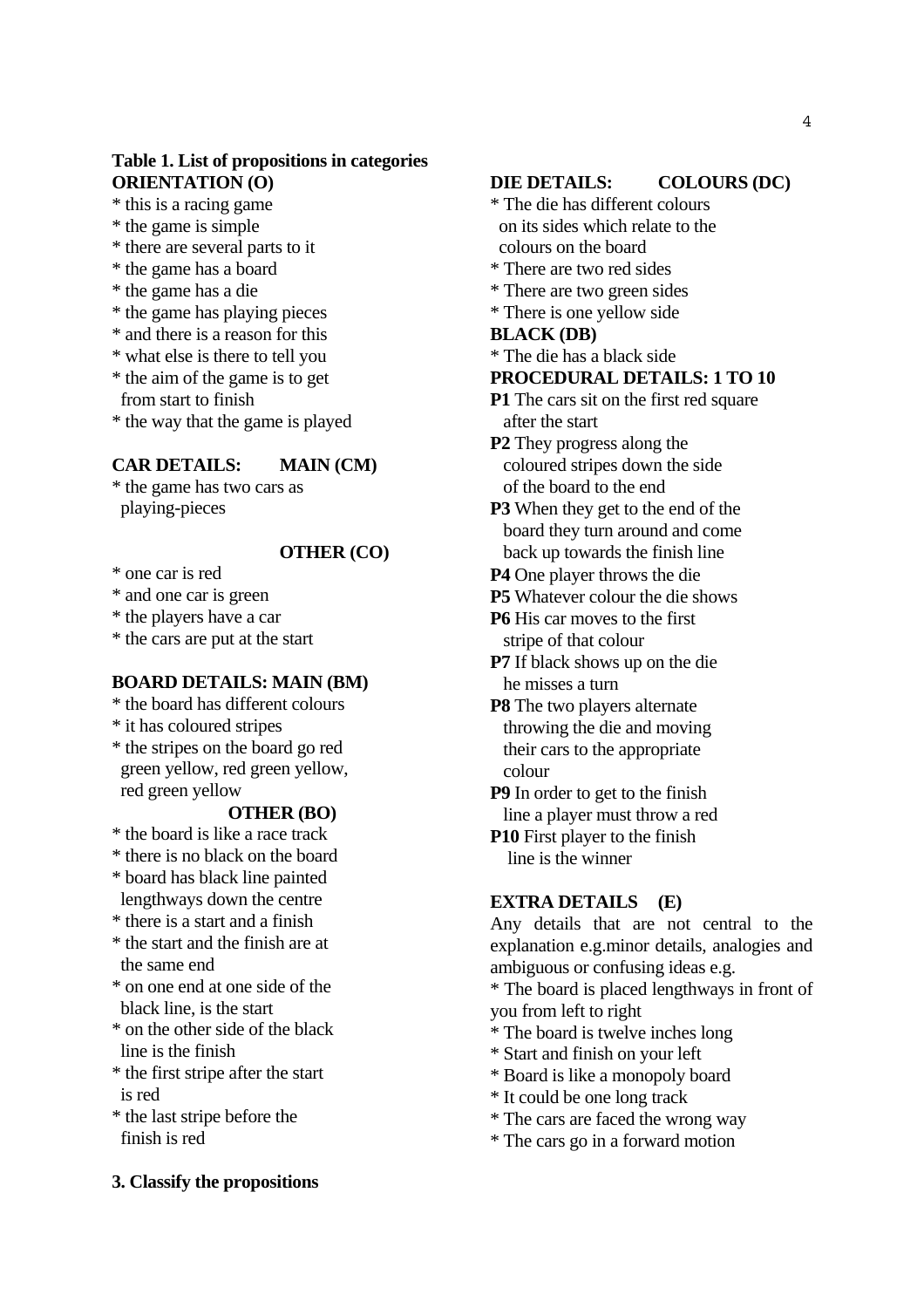Once the transcripts have been divided into informational units you can label each proposition according to the category it belongs to. The categories are summarised in Table 2

**Table 2: Summary categories**

| <b>ORIENTATION</b>   | $\Omega$                                                                                    | Orientating remarks                                                                                                                                                                                                                                                                                        |
|----------------------|---------------------------------------------------------------------------------------------|------------------------------------------------------------------------------------------------------------------------------------------------------------------------------------------------------------------------------------------------------------------------------------------------------------|
| <b>CARS</b>          | CM<br>CO                                                                                    | Cars are used as the playing pieces<br>Other details about the car                                                                                                                                                                                                                                         |
| <b>BOARD</b>         | BM<br><b>BO</b>                                                                             | The board is divided into colours<br>Other information about the board                                                                                                                                                                                                                                     |
| <b>DIE</b>           | DC<br><b>DB</b>                                                                             | the colours on the die are like colours on the board<br>The die has a black side                                                                                                                                                                                                                           |
| <b>PROCEDURE</b>     | <b>P1</b><br><b>P2</b><br>P <sub>3</sub>                                                    | The cars sit on the first red square<br>They move down the coloured stripes to the end<br>At the end they turn around and come back up to the<br>finish line                                                                                                                                               |
|                      | <b>P4</b><br><b>P5</b><br><b>P6</b><br>P7<br>P <sub>8</sub><br>P <sub>9</sub><br><b>P10</b> | The first played throws the die<br>Whatever colour the die shows up<br>His car is moved to the first stripe of that colour<br>If black shows up he misses a turn<br>The players alternate throwing the die and moving<br>To finish the player must throw a red<br>The first player to finish is the winner |
| <b>EXTRA DETAILS</b> | E                                                                                           | Any minor, ambiguous or irrelevant detail                                                                                                                                                                                                                                                                  |

#### **4. Answer the checklist**

 Often propositions can be strongly inferred in passing without being directly mentioned or else they are mentioned as an embedded idea in another proposition e.g. "this is a car racing game" is both an orientating comment and also infers that there are cars involved. Furthermore it has been found that certain propositions are almost always stated or inferred in normal explanations and can be considered essential to an adequate explanation (McDonald, 1993; McDonald and Pearce, submitted for publication). The presence of these propositions is therefore probed by the 8 questions in the checklist. Answer all eight questions in the checklist in Table 3 by referring to the text.

## **5. Locate the position of the essential propositions**

 If you answer yes to any of the eight questions indicate (in a different coloured pen) **approximately** where you found the relevant piece of information in the text and number it accordingly (i.e. from 1 to 8). If the proposition is repeated elsewhere in the text mark it with the same number as well. Some, or even, all of these propositions may have already been marked as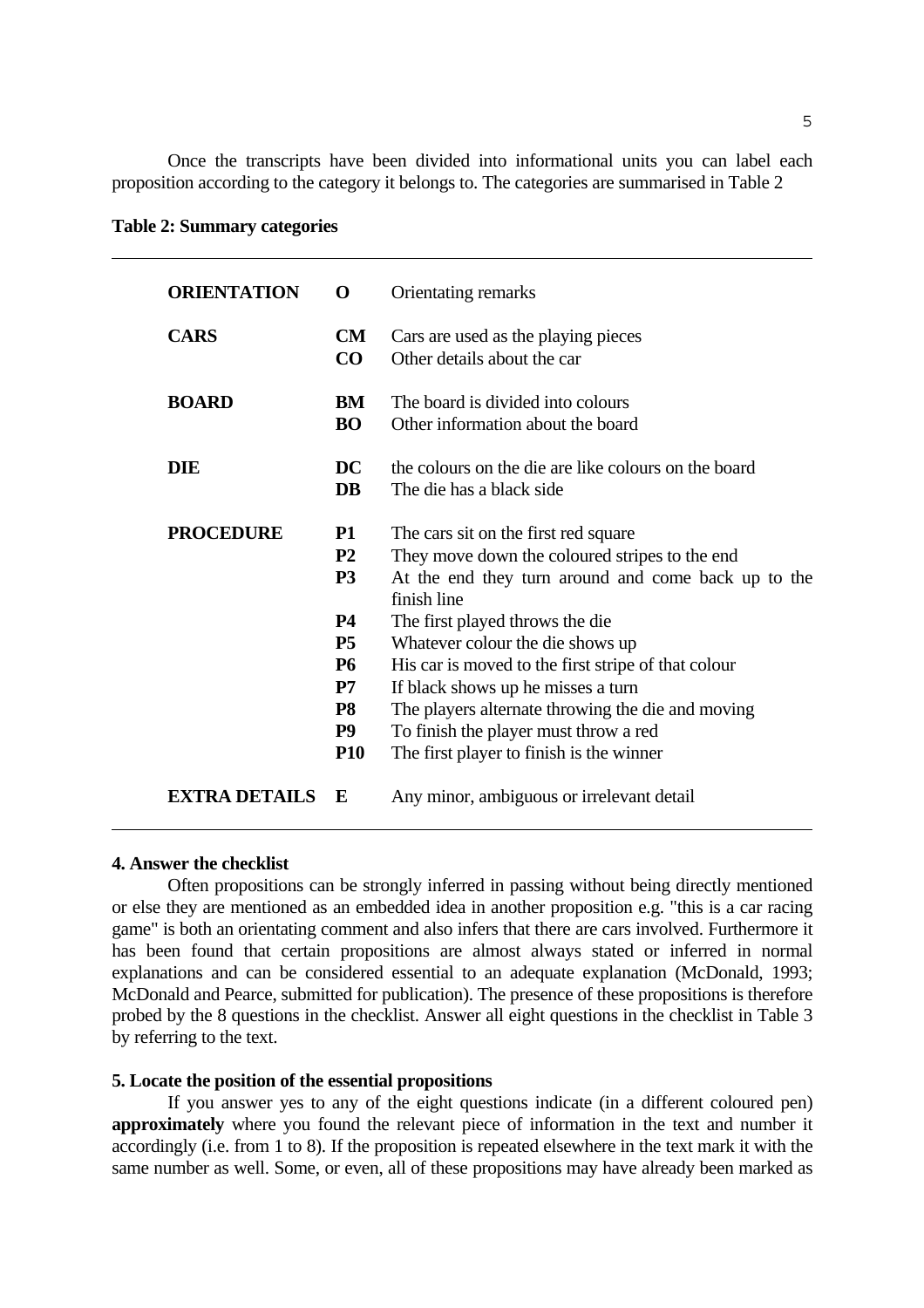explicitly stated in the text and will have been identified as CM, BM, DC, DB, P5, P6, P7, P8. Even if this is the case mark them according to the second procedure as well.

 $\sim$  6

# **Table 3. Checklist**

| <b>CHECKLIST</b>                                                            |       |  |
|-----------------------------------------------------------------------------|-------|--|
| Has the subject mentioned or inferred the following essential propositions: |       |  |
| 1. the game has two cars as playing pieces?                                 | Y / N |  |
| 2. the board is has different colours?                                      | Y/N   |  |
| 3. the die has different colours on its sides                               | Y/N   |  |
| 4. the die has one black side?                                              | Y/N   |  |
| 5. one player throws the die?                                               | Y/N   |  |
| 6. they see what colour the die shows up?                                   | Y/N   |  |
| 7. the player moves his car to the matching colour on the board?            | Y/N   |  |
| 8. if black shows up on the die he misses a turn?                           | Y / N |  |

## **6. Summarise the results**

 The results can be summarised in the following manner and recorded in a table such as Table 4.

- **1. Total number of propositions**: the total number of propositions identified and labelled.
- **2. Number of repeated propositions**: the number of propositions that reflect the same or similar content is calculated by counting the number of propositions which essentially describe the same information.
- **3. Number of extra details**: the total number of "E" propositions.
- **4. The number of essential propositions that were mentioned or inferred**: the number of questions on the checklist that were given a "yes" response.
- **5. The sequence in which the essential propositions were mentioned** e.g. 1, 3, 2, 5, 6, 7, 4, 8, 8, 1.
- **6. The overall sequence in which all propositions were mentioned.** e.g. I, CM, I, BM, BO, I, P1, P2 ... etc.

#### **Table 4: Summary data**

# **PATIENTS NAME: DATE OF ASSESSMENT:**

**NUMBER OF PROPOSITIONS TOTAL: REPEATED: ESSENTIAL (max 8): EXTRA:** 

**SEQUENCE OF PROPOSITIONS ESSENTIAL:** 

**ALL:** 

# **INTERPRETING THE RESULTS**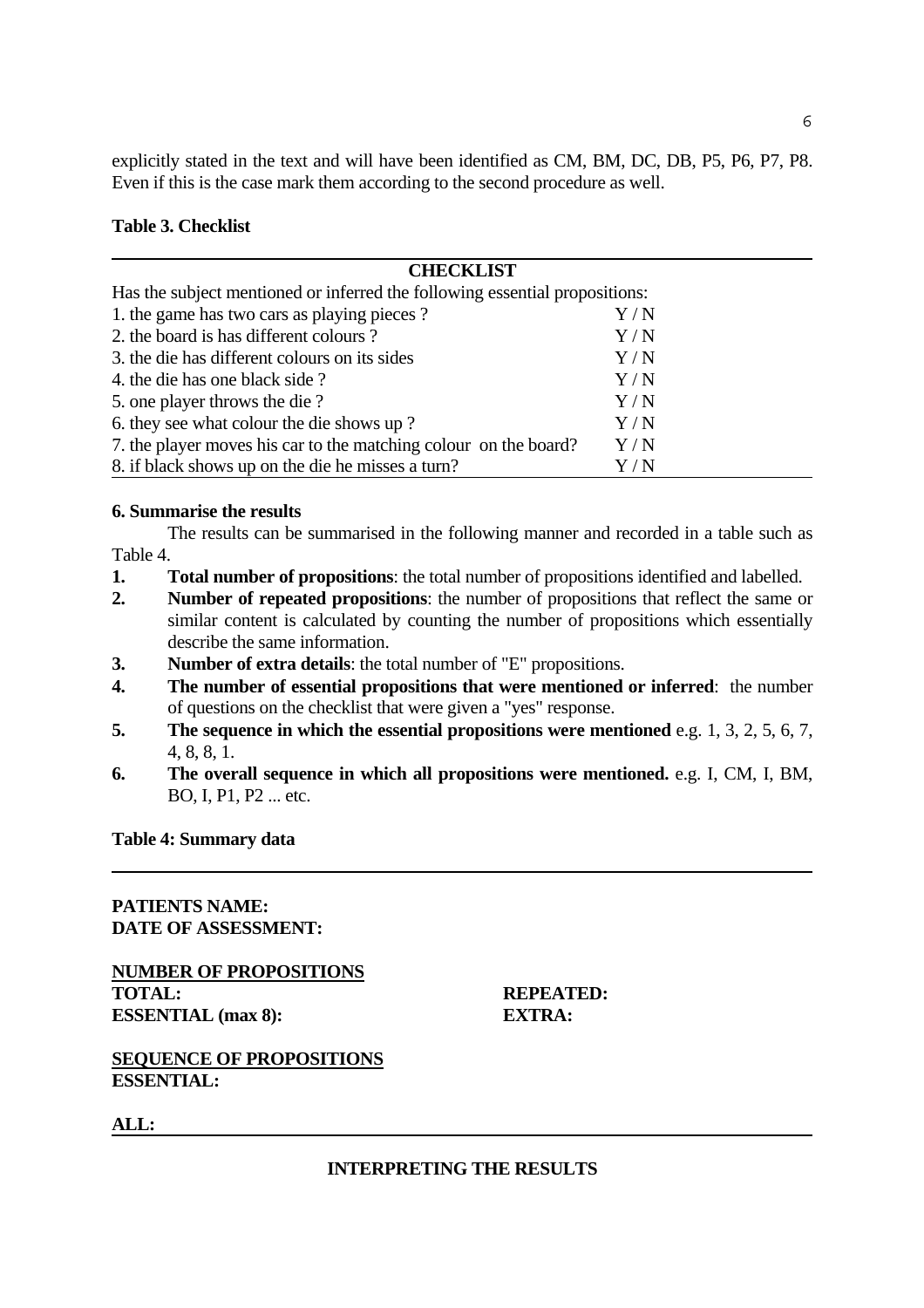#### **1. Group performances of normal subjects**

 The results from a group of 43 non-brain-damaged adult controls has been reported in the research literature (McDonald, 1995) and are reproduced here. The controls were healthy adult volunteers from work places, colleges and universities in the community around the hospital. There were 43 subjects in all (28 males and 15 females). This included 23 subjects in the 18-20 age bracket, 10 in the 21-40 age bracket and 10 in the 41-55 age bracket. The 18-20 year group incorporated 14 university students and 9 subjects with technical backgrounds such as machine operator apprentices. In the other age groups the majority of subjects were without formal tertiary education. The controls' performance in terms of total number of propositions, number of essential propositions, extra or irrelevant propositions (expressed as a percentage of total propositions) and number of repeats is outlined in Table 5 in three different age groups. In Table 6 the controls' performance is characterised according to educational background.

|                    |                | <b>Age Group</b> |                           |             |
|--------------------|----------------|------------------|---------------------------|-------------|
| <b>Proposition</b> | $18-20$ (n=23) | $21-40$ (n=10)   | $41-55$ (n=10) ALL (n=43) |             |
| Essential          | 6.91(1.38)     | 7.30(1.06)       | 7.60(0.52)                | 7.16(1.17)  |
| % Extra            | 2.35(6.03)     | 2.70(3.83)       | 4.50(4.38)                | 2.93(5.20)  |
| Repeats            | 0.39(0.89)     | 1.80(3.08)       | 1.40(1.65)                | 0.95(1.85)  |
| Total              | 14.65(5.00)    | 19.00 (8.26)     | 18.20(4.16)               | 16.49(5.95) |

**Table 5: Mean number of propositions (and standard deviations) expressed by non-braindamaged control subjects aged 18-55.** 

**Table 6: Mean number of propositions (and standard deviations) expressed by non-braindamaged control subjects with formal tertiary versus technical backgrounds.** 

| <b>Proposition</b> | <b>Formal University Education (n=23)</b> | background $(n=20)$<br><b>Technical</b> |  |
|--------------------|-------------------------------------------|-----------------------------------------|--|
| Essential          | 7.57(0.59)                                | $6.70(1.49)$ *                          |  |
| % Extra            | 3.04(6.24)                                | 2.80(3.83)                              |  |
| Repeats            | 0.57(0.99)                                | 1.40(2.46)                              |  |
| Total              | 16.83(4.45)                               | 16.10(7.42)                             |  |

\* = difference between group means ( $p < .05$ )

 As can be seen there was a fair degree of variance in the number of total propositions mentioned. On the whole the controls mentioned the majority of the essential propositions, made very few repeats and very few irrelevant comments. There is a positive correlation between age and the number of essential propositions mentioned i.e. older controls mention more essential elements(McDonald, 1995). There is also a significant effect of education with educated subjects mentioning more essential elements than their less educated counterparts. No differences have been found in terms of gender.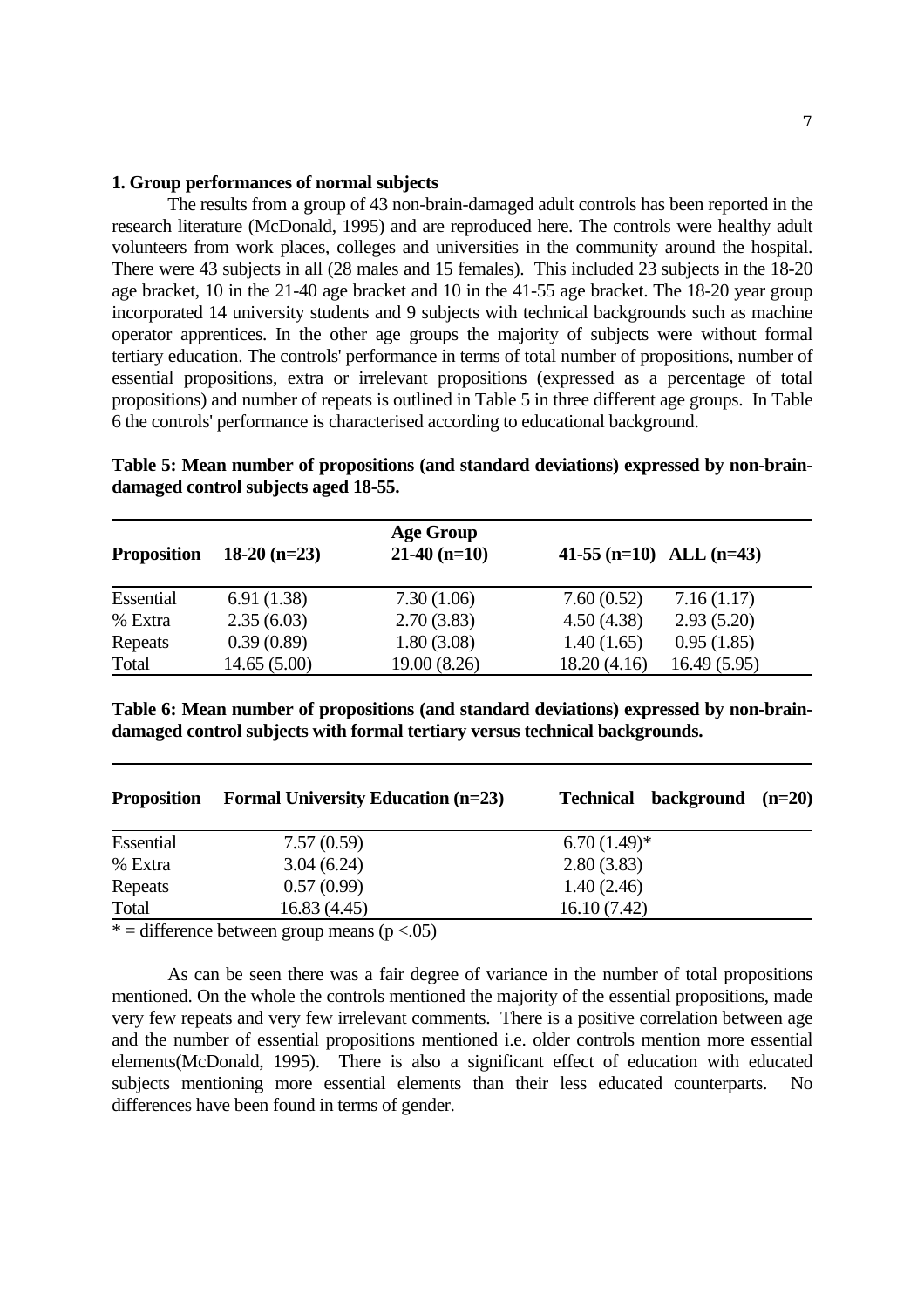#### **2. Group performances comparing clinical and matched control groups**

 Finally the performance of a clinical and matched control group is reported in Table 7. The clinical group comprised 20 male brain-injured patients of mean age 32.3 (S.D. 10.49). Patients were selected on the basis that: a) they were native English speakers; b) they had sustained a severe brain injury with associated loss in executive function; c) at the time of testing they did not exhibit any aphasic symptoms according to hospital records and speech pathology reports and d) they were of at least average intelligence based on formal intelligence testing and/or premorbid educational and occupational history.

 The majority of subjects had suffered a severe closed head injury resulting in cognitive and psychosocial impairments that required inpatient rehabilitation. Those subjects who had completed rehabilitation had remained incapacitated due to cognitive deficits and were reliant to some extent on community services. The period of unconsciousness and/or post-traumatic amnesia for these patients was 17.7 weeks (range from 5 to 30 weeks) placing them in the very severe to extremely severe range of injuries (Russell and Smith, 1961). In many cases there was CT scan evidence of frontal lobe impairment although this was not always the case. All patients did however, exhibit various features of a loss of executive control according to neuropsychological and clinical observations. Also included in the group were two patients with penetrating head injuries and demonstrable frontal pathology as well as one patient who had sustained frontal lobe damage secondary to an anterior communicating aneurysm. The group included patients with both acute and chronic brain injuries; time since trauma ranged from 3 months to many years. From the larger control group twenty subjects were chosen to match the clinical group in terms of age and educational background. Mean age of the twenty matched non-brain-damaged subjects was 32.3 (S.D. 10.49). The brain-injured subjects tended to be from unskilled of technical backgrounds with only 2/20 having formal tertiary education. The matched controls were from similar backgrounds with only 3/20 with formal tertiary education.

| <b>Proposition</b> | Brain Injured $(n=20)$ Controls $(n=20)$ |                 |  |
|--------------------|------------------------------------------|-----------------|--|
| Essential          | 4.00(2.03)                               | $7.10(1.17)$ ** |  |
| % Extra            | 16.15(17.79)                             | $3.30(4.14)$ *  |  |
| Repeats            | 1.05(2.91)                               | 1.55(2.42)      |  |
| Total              | 12.95 (10.58)                            | 17.35(7.53)     |  |

**Table 7: Mean number of propositions (and standard deviations) expressed by brain injured and matched control subjects** 

\*\* = differences between group means  $(p<.01)$ 

 $* =$  differences between group means (p<.05)

 On average, the brain-injured group produced an equivalent number of propositions overall compared to the controls. However, the quality of their explanations were quite different. They produced more extra or irrelevant propositions and fewer essential propositions than the group of normal controls although there were no real differences between the two groups in the number of repetitions. Such group comparisons while giving a general impression of the performance of the brain-injured are insensitive to the different patterns of performance exhibited within this group. This is exemplified by the standard deviations for some of the measures. For example while there was a certain amount of variability in both groups in the total number of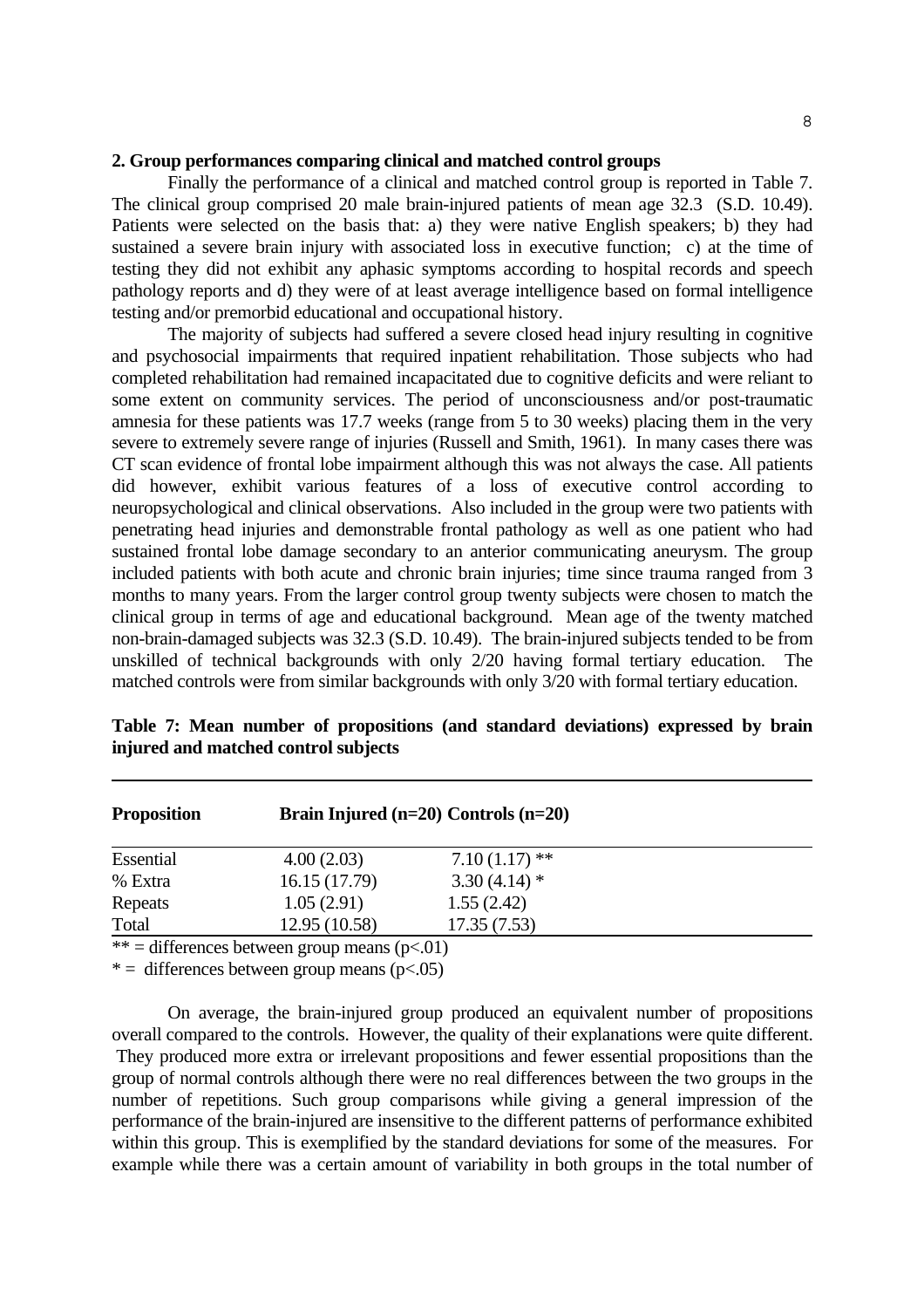propositions expressed, the controls were relatively uniform in their coverage of the essential propositions (mean, 7.1, S.D. 1.17). In contrast, the number of essential propositions covered by the CHI patients ranged from 1 to 8. Five patients covered 6 to 8 of the essential propositions i.e. were approximating normal performance in this regard while 15 covered five or less. The proportion of extra comments made by the controls was uniformly few ranging from 0 to 11%. Eleven of the CHI patients were also within this range but the remainder made many more extraneous comments (up to 57%). Many subjects thus performed well outside the range expected of the normal population based on this sample.

#### **3. Individual profile analysis**

 Apart from group differences it should be possible to characterise individual performances using the different measures. Different problems with discourse production will be reflected in different constellations of scores. For example, verbosity and perseveration would tend to inflate the total number of propositions and the number of repeated propositions. Impulsivity would be reflected in disorganisation of the sequence of procedural steps, an inflated number of extra ideas and possible omissions of essential information. In contrast, an inertia of language output may result in few propositions in total and omission of essential information.

 Normal patterns in the sequence of the propositions are not easily summarised here in tabular form. In qualitative terms, the common way in which normal subjects sequence the **essential** information is to introduce the four elements (1. the cars, 2. the board, 3. the die and 4. the black side of the die) in any order (since order does not matter) but ensure that they precede a description of the procedure. The procedural steps are then commonly introduced in the order in which they would occur in real time i.e. 5. throw the die, 6. see what colour turns up, 7. move the car to that colour and 8. miss a turn if the black turns up.

 There are however, acceptable and sensible variations to this such as not mentioning the black side of the die until it is necessary to mention missing a turn. Consequently it is not possible to have strict criteria for determining whether the sequence of the explanation is acceptable. However, there are some generalities that do tend to be followed such as the real time sequencing of the procedure. If the patient has not followed this sequence then there needs to be critical consideration as to why not and whether the explanation was disrupted because of this. In Appendix 2 are examples of texts produced by normal and head injured individuals along with interpretations of the findings.

## **REFERENCES**

 McDonald, S., (1993) Pragmatic language loss following closed head injury: Inability to meet the informational needs of the listener. Brain and Language **44**, 28-46.

 McDonald, S. and Pearce, S. (1995) The Dice game: A new test of organisational skills in language. Brain Injury, **9,** 255-271.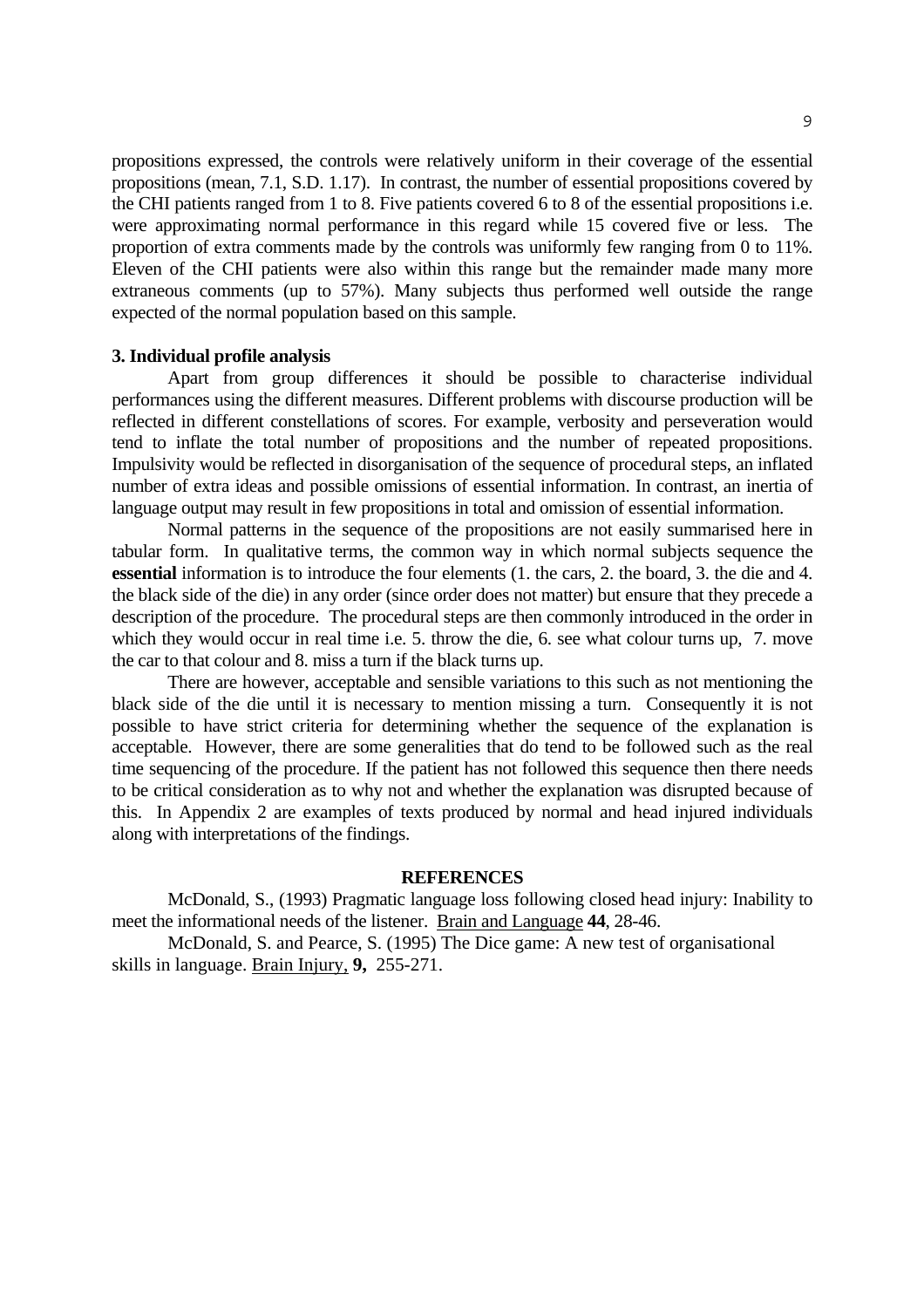## **APPENDIX 1: Example scoring procedure**

#### Subject 1: John S (NON-BRAIN-DAMAGED).

# **STEP 1: Transcribe the text STEP 2 and 3: Separate and classify the propositions (using Table 1 as a guide)**

OK we've got two cars/ and a dice/ which is coloured three colours red, yellow, green right/ and there is one side of the dice which is coloured black./ Now the board consists of red,green and yellow spaces, going red, green, yellow then red, green yellow, red, green, yellow etc./ and we start at one end of this series of red green yellow spaces/ and we progressively move down to the end of the board in one direction/ then we come back up the board along the same series of red green yellow spaces to the finish line./ What we've got to do is throw the dice/ and if the red side of the dice lands face up/ you move your car along to the nearest the first red space that you come to/ if it lands yellow side up/ you move it along to the first yellow space and so so./ If the black side of the dice comes up then you miss a turn you don't move along/ so then you keep throwing the dice alternately between you and your opposition/ till one of you ultimately gets to the finish line,/ throwing the dice,moving along to the next of those coloured squares,/ get the idea?/ now what does it look like/

#### **STEP 4: Answer the questions on the checklist**

#### **CHECKLIST**

| Has the subject mentioned or inferred the following essential propositions: |                   |  |
|-----------------------------------------------------------------------------|-------------------|--|
| 1. the game has two cars as playing pieces?                                 | Y / N             |  |
| 2. the board is has different colours?                                      | Y / N             |  |
| 3. the die has different colours on its sides                               | Y/N               |  |
| 4. the die has one black side?                                              | Y/N               |  |
| 5. one player throws the die?                                               | Y/N               |  |
| 6. they see what colour the die shows up?                                   | Y/N               |  |
| 7. the player moves his car to the matching colour on the board?            | Y/N               |  |
| 8. if black shows up on the die he misses a turn?                           | $\rm Y$ / $\rm N$ |  |

#### **STEP 5. Identify the position of the essential propositions (1 to 8 above) in the text.**

## Subject 1. John S.

OK we've got two cars/ and a dice/ which is coloured three colours red, yellow, green right/ and there is one side of the dice which is coloured black./ Now the board consists of red, green and yellow spaces, going red, green, yellow then red, green yellow, red, green, yellow etc./ and we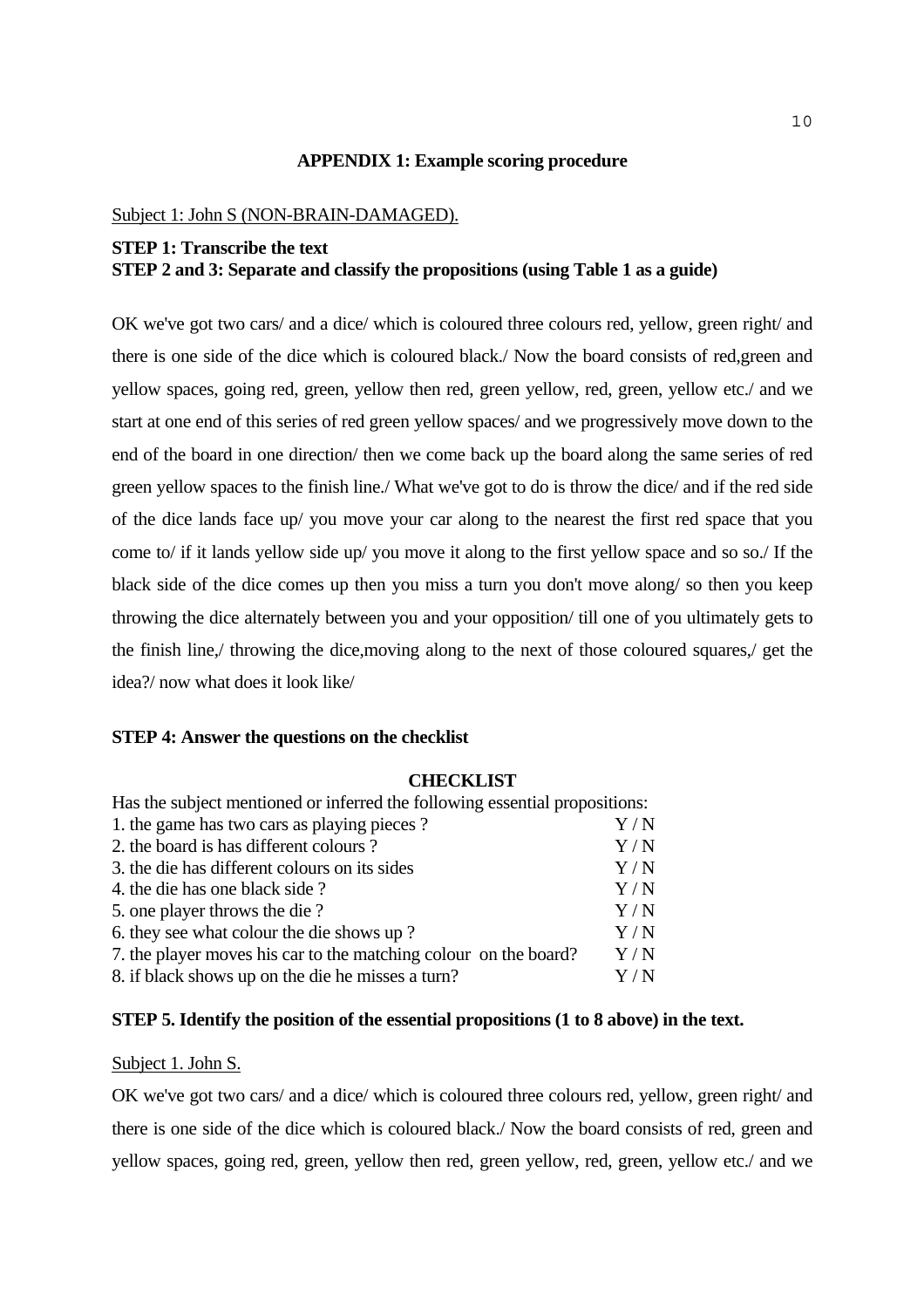start at one end of this series of red green yellow spaces/ and we progressively move down to the end of the board in one direction/ then we come back up the board along the same series of red green yellow spaces to the finish line./ What we've got to do is throw the dice/ and if the red side of the dice lands face up/ you move your car along to the nearest the first red space that you come to/ if it lands yellow side up/ you move it along to the first yellow space and so so./ If the black side of the dice comes up then you miss a turn you don't move along/ so then you keep throwing the dice alternately between you and your opposition/ till one of you ultimately gets to the finish line,/ throwing the dice, moving along to the next of those coloured squares,/ get the idea?/ now what does it look like/

#### **STEP 6: Summarise the results**

**PATIENTS NAME: DATE OF ASSESSMENT: NUMBER OF PROPOSITIONS**

**TOTAL: REPEATED: ESSENTIAL (max 8): EXTRA:** 

# **SEQUENCE OF PROPOSITIONS ESSENTIAL:**

#### **ALL:**

NB: Repetitions were only scored as such if they were repetitions of exactly the same information e.g. "if the red side of the dice lands up" and "if it lands yellow side up" were not scored as repetitions (despite the fact that they were both "P5" responses) whereas "so then you keep throwing the dice..." and "throwing the dice ...." were scored as repetitions of "what we've got to do is throw the dice" despite the fact that the second two responses were given a different category to the first (P8 and P4 respectively).

**Interpretation** In quantitative terms John S's text was of average length (18 propositions), mentioned all essential information, contained only a couple of repetitions (which contributed to the clarity of the explanation) and no irrelevant comments.

 The sequential pattern of the propositions was orderly. The procedure was mentioned in a stepwise fashion that mirrored the sequence in real time and furthermore certain steps were reiterated in a manner that reflected the repetitive nature of the game.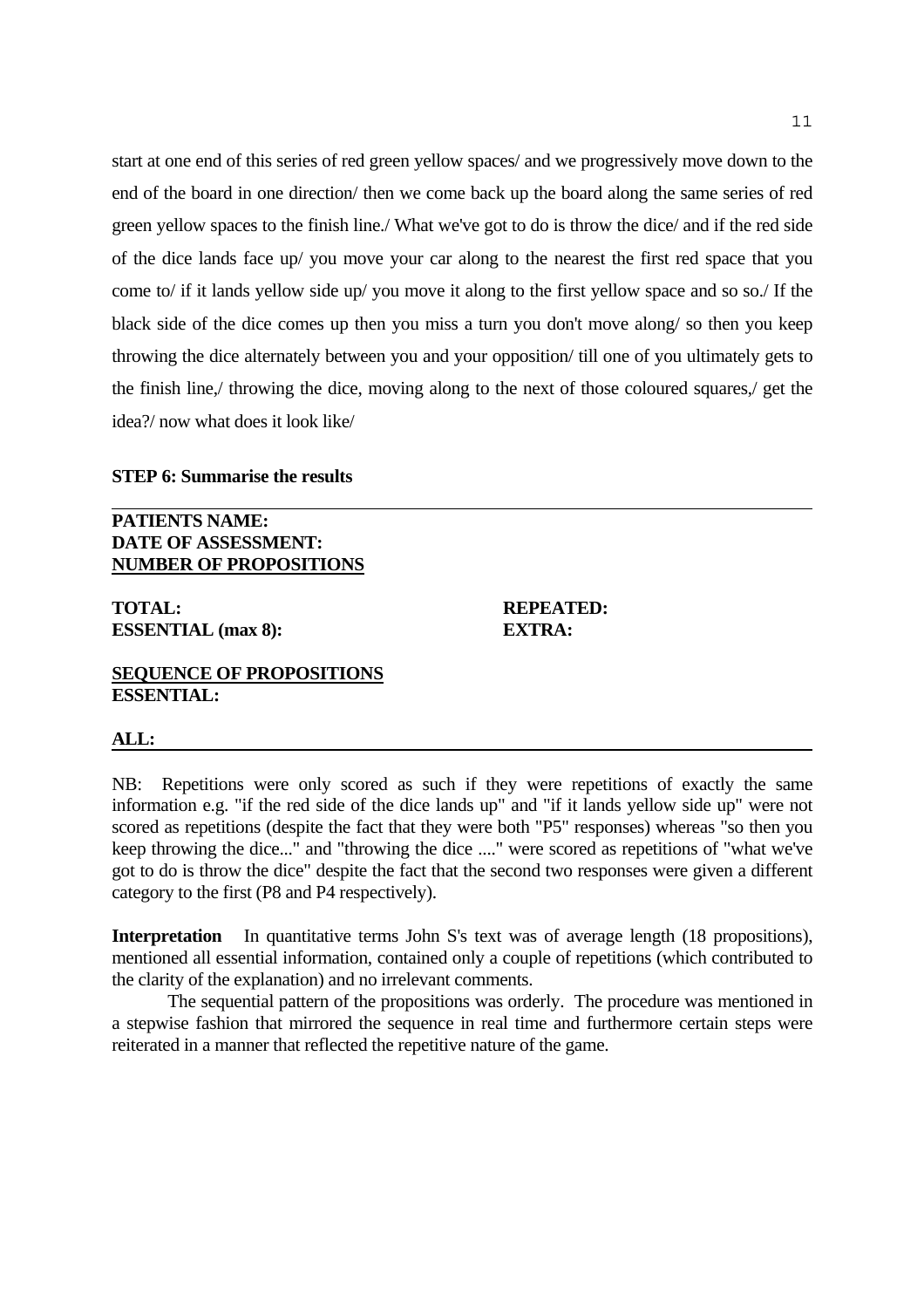#### Subject 2: Peter B. (HEAD INJURED)

#### **Example of overly brief text with irrelevant intrusions**

Well there's a dice here with different colours on it and one side painted black which is a dead side which is flat battery side now whatever colour you roll up this board is marked with different colours like if you roll up the red side your car moves up to the red up to the red line and then I roll up a red I go right round to the finish

#### **CHECKLIST**

| Has the subject mentioned or inferred the following essential propositions: |             |
|-----------------------------------------------------------------------------|-------------|
| 1. the game has two cars as playing pieces?                                 | $\rm Y/N$   |
| 2. the board is has different colours?                                      | Y/N         |
| 3. the die has different colours on its sides                               | Y/N         |
| 4. the die has one black side?                                              | Y/N         |
| 5. one player throws the die?                                               | Y/N         |
| 6. they see what colour the die shows up?                                   | Y/N         |
| 7. the player moves his car to the matching colour on the board?            | Y/N         |
| 8. if black shows up on the die he misses a turn?                           | ${\rm Y/N}$ |

#### **SUMMARY DATA**

# **PATIENTS NAME: DATE OF ASSESSMENT:**

#### **NUMBER OF PROPOSITIONS**

**TOTAL: REPEATED: ESSENTIAL (max 8): EXTRA:** 

#### **SEQUENCE OF PROPOSITIONS ESSENTIAL:**

#### **ALL:**

 This subject used very few propositions and few essential propositions (both outside the normal range). He did not make repetitions but did make two extra comments which is noteworthy given the overall brevity of his text. Furthermore these extra details were superfluous and did nothing to improve the clarity of the explanation. The procedural sequence is disrupted and confusing.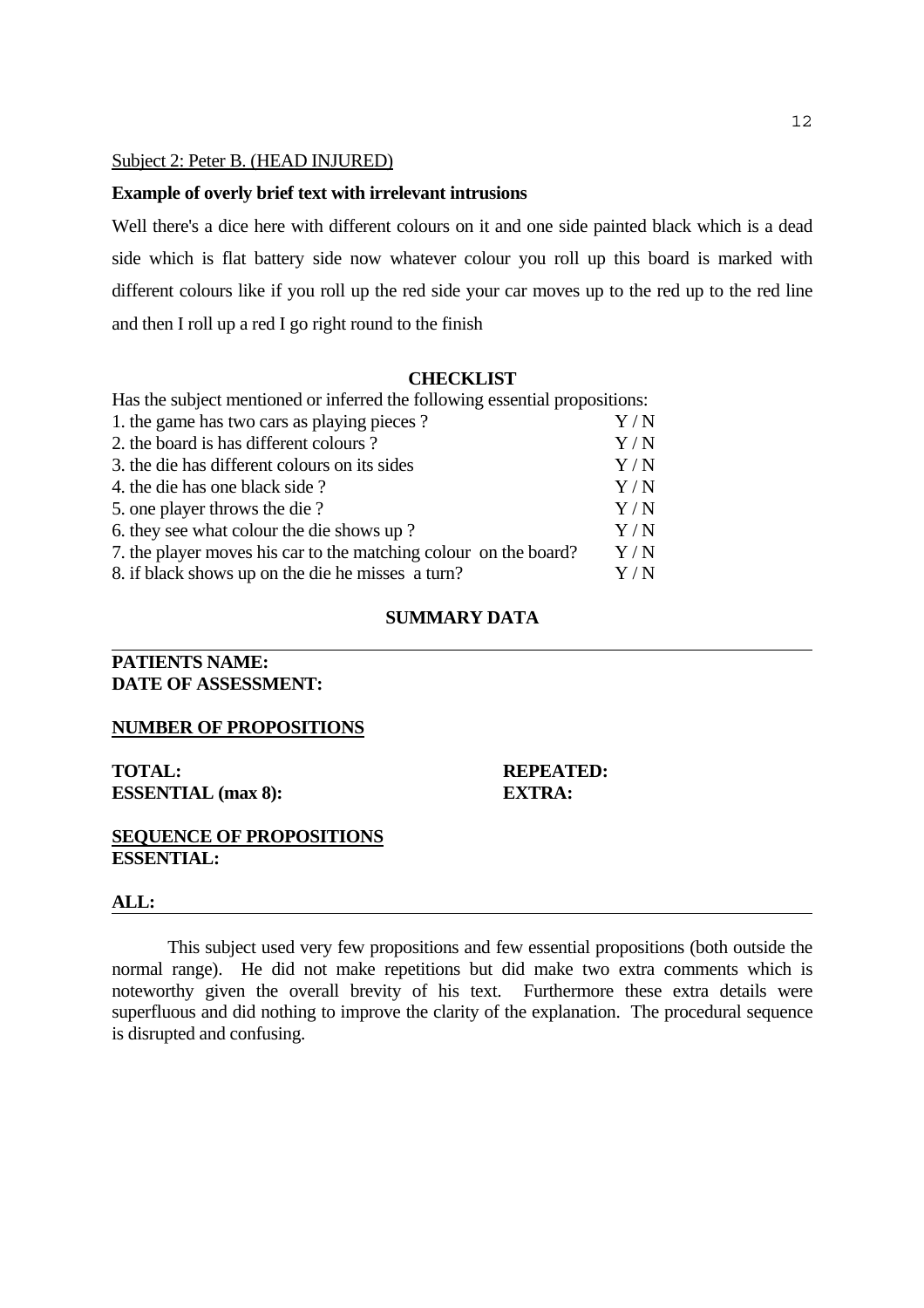#### Subject 3: David B. (HEAD INJURED)

# **Example of long text which omits important information and includes numerous irrelevant asides.**

Well there's a game and there's a board about um about eight inches wide but down the down the centre of it there's a big black line and on one side on the left hand side because I'm looking at it straight on now (ST: is it on my left hand side ?) you don't have to know where it is it's just in front of me (ST: okay) on the left hand side it's got a start mark and on the right hand side it's got a finish mark and it's got one two three four five six seven eight nine ten it's got ten lines down it about an inch an inch each line okay but they're all they're all different colours hang on one two no there's three different colours on it okay but they go right across right across the board if you know what I mean the same colours go right across (ST: yeah) um oh and then there's two cars okay there's a start line and there's two cars would you like to feel one of them put your hand out (ST: where) there that's one of the cars and that's the other one okay here are they're the two cars okay one's green and one's red and then there's a square here here we are give me your hand feel that square it's got all different colours on it like there's black yellow red green another yellow one another red one and you've got to you've got to to play the game you've got to roll the dice and whatever colour comes up that's when you move your car to whatever colour comes up are you understanding me ? (ST: yeah) okay and then you've got to go down one two three four five six seven eight nine nine squares one side and nine the other so you've got to go through eighteen squares before the games finished so what I'm saying if you feel this board here give me your finger and just relax it that's one square there two there three there four five six seven eight nine and the half way squares there then there's the other nine the other side okay and up here that's start there and that's finish where you've got your finger there are you understanding ? (ST: yeah) is there any else you would like me to explain to you

## **CHECKLIST**

| Has the subject mentioned or inferred the following essential propositions: |           |
|-----------------------------------------------------------------------------|-----------|
| 1. the game has two cars as playing pieces?                                 | $\rm Y/N$ |
| 2. the board is has different colours?                                      | Y/N       |
| 3. the die has different colours on its sides                               | Y/N       |
| 4. the die has one black side?                                              | Y/N       |
| 5. one player throws the die?                                               | Y/N       |
| 6. they see what colour the die shows up?                                   | Y/N       |
| 7. the player moves his car to the matching colour on the board?            | Y/N       |
| 8. if black shows up on the die he misses a turn?                           | Y / N     |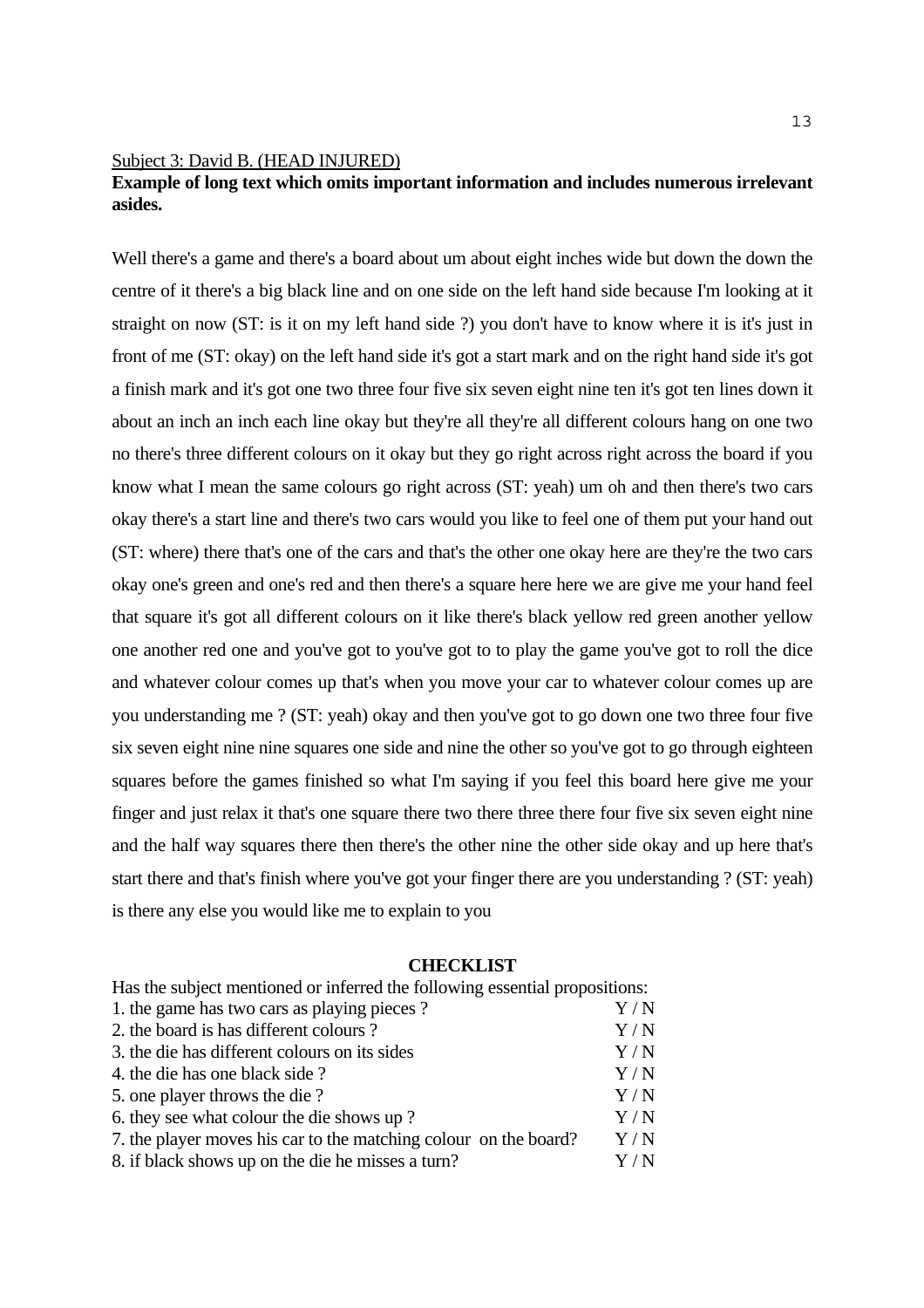## **PATIENTS NAME: DATE OF ASSESSMENT:**

## **NUMBER OF PROPOSITIONS**

**TOTAL: REPEATED: ESSENTIAL (max 8): EXTRA:** 

**SEQUENCE OF PROPOSITIONS** 

**ESSENTIAL:** 

**ALL:** 

This subject produced a large number of propositions which placed him just outside of the normal range in this regard. He covered all essential elements with the significant exception that despite the length of his explanation he failed to mention that the black side of the die meant miss a go. He also made a large number of extra comments (well outside the normal range) and in qualitative terms these were inappropriate, irrelevent and confusing focused on the texture and physical dimensions of the playing pieces. The sequence of essential propositions was acceptable but the overall sequence was contaminated by the frequent intrusion of irrelevent comments.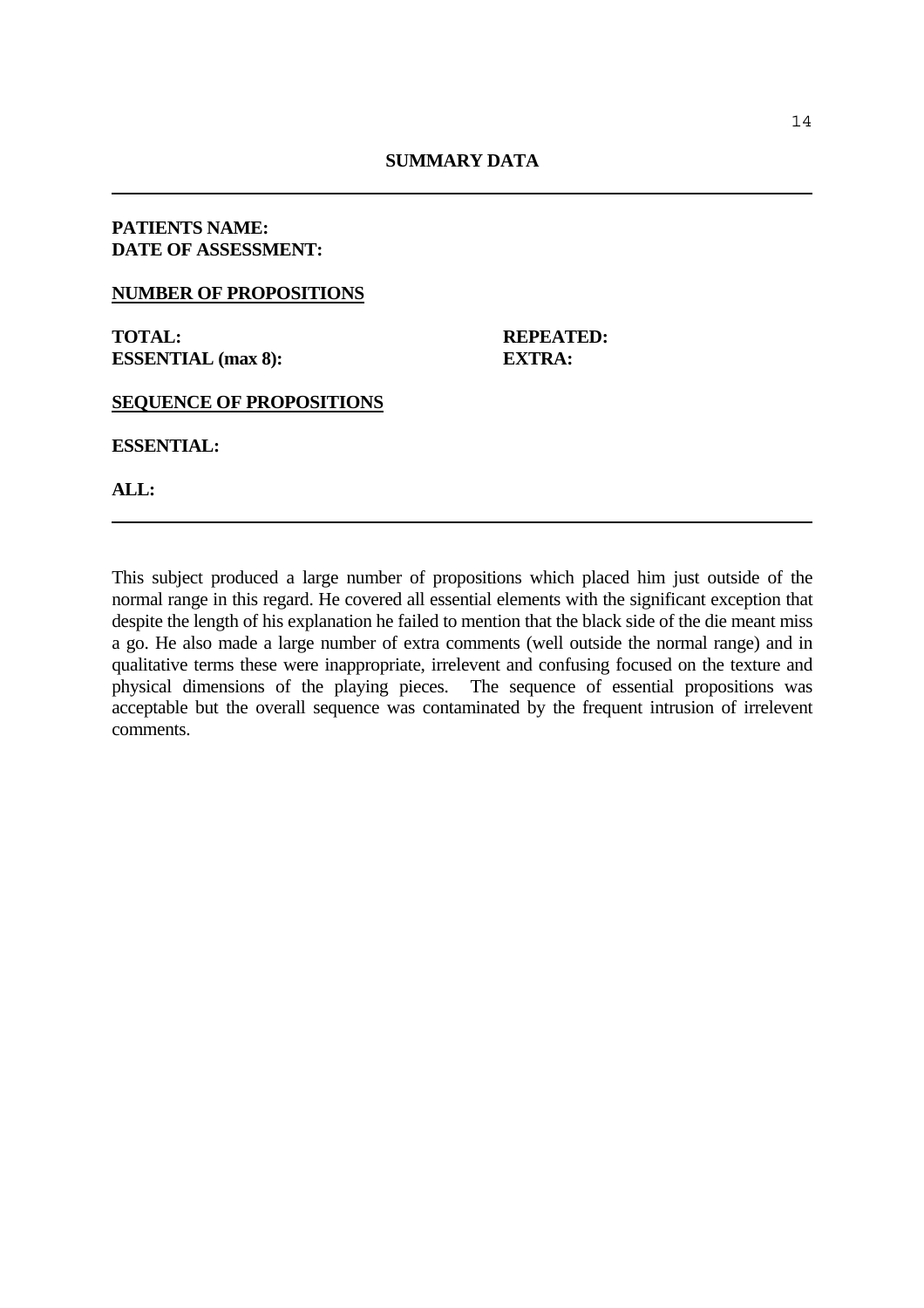## Subject 5. Mark T. (HEAD INJURED)

#### **Example of brief, disorganised text with irrelevant intrusions**

Um I was given this game for my birthday you've got to roll a dice and then um depending upon what colour you arrive at or land on if you land on the same colour as the car you move to that spot if you get a car that that oh I'm getting tongue tied um if the dice lands on one of the colours that isn't showing the car isn't moved so um we take it in turns to throw the dice it's your go first

#### **CHECKLIST**

Has the subject mentioned or inferred the following:

| 1. the game has two cars as playing pieces?        |     | Y / N |     |
|----------------------------------------------------|-----|-------|-----|
| 2. the board is has different colours?             |     | Y/N   |     |
| 3. the die has different colours on its sides      | Y/N |       |     |
| 4. the die has one black side?                     |     | Y/N   |     |
| 5. one player throws the die?                      |     | Y/N   |     |
| 6. they see what colour the die shows up?          |     | Y/N   |     |
| 7. the player moves his car to the matching colour |     |       |     |
| on the board?                                      |     |       | Y/N |
| 8. if black shows up on the die he misses          |     | Y/N   |     |
| a turn?                                            |     |       |     |

## **SUMMARY DATA**

# **PATIENTS NAME: DATE OF ASSESSMENT:**

## **NUMBER OF PROPOSITIONS**

**TOTAL: REPEATED: ESSENTIAL (max 8): EXTRA:** 

# **SEQUENCE OF PROPOSITIONS**

**ESSENTIAL:** 

**ALL:**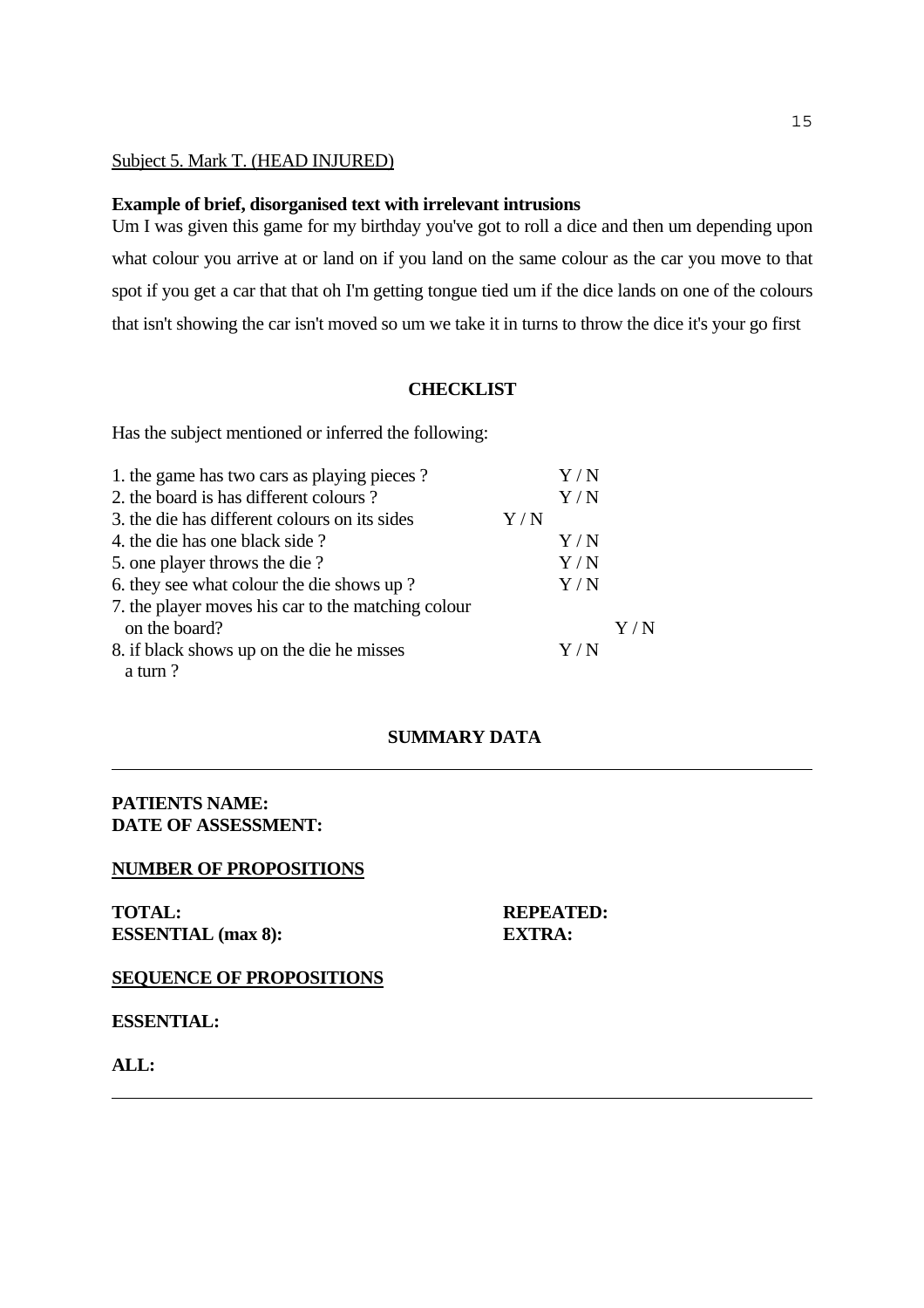This subject produced a relatively short text and mentioned very few essential propositions and an inordinately high number of irrelevant asides. Those essntial propositions that were mentioned do not follow a sensible sequence.

#### Subject 6: Henry T. (HEAD INJURED)

#### **Example of an overly long and repetitive text which becomes disorganised**

Well Sandra the game consists of of a a a race track/ that goes um I don't know what the road is/ it goes the way the building goes/ it goes up and it goes back over toward 33 over towards 33/ that end of the game is the race track/ ... is the finish line /.... there's two cars/, a red car/ and a green car/ and ah a little dice/ which has ah red green yellow/ and black/ ... if you throw it and you land on a red line ah throw it and the dice sort of shows red/ you move your car sorry/ sorry I should start the race track is marked red green and yellow/ ... red green and yellow lines across it corresponding to the dice/... if you throw the dice so it shows up red/ you move your car up to the red line/ if you throw it so it shows up green/ you you move your car up to the green the green line and so forth you /... every time you take it in turns throwing the dice and whatever colour shows up you move your car up to that colour,/ except if the dice is black/ if it shows up black you you don't move your car anywhere you just ... you just miss a ... well it's sort of like missing a turn/... you you just don't move your car you just your car stays where it is/ and the other person gets the advantage of having the next go/.... um you move all the way up to the up to the end of the race track/ and then when you get to the end of the race track you turn your car around/ and you go back down to the finish line/... the race track is is about I was going to say 12 inches or 30 centimetres long/ and it's divided into 2 halves/ and you go up one side which is um going away from 33/ there's a start a start at 33 and you go away from 33 and you go up um 300 centimetres or 12 inches/ and you finish down at 33/ and you've got 2 cars/ and the first one and you take it in turns of throwing the dice/ ... you got one car/ and I've got 1 car/ and you take it in turns throwing the dice/ and by throwing the dice and seeing what colour it comes up/... the the race track has little coloured bars on it/ and you just move your car along/ and if you've got a lot of er the right amount of the throwing the dice/ and you don't er get too many blacks well you could be the winner/ if you got all the blacks well you wouldn't get very far/

#### **CHECKLIST**

Has the subject mentioned or inferred the following: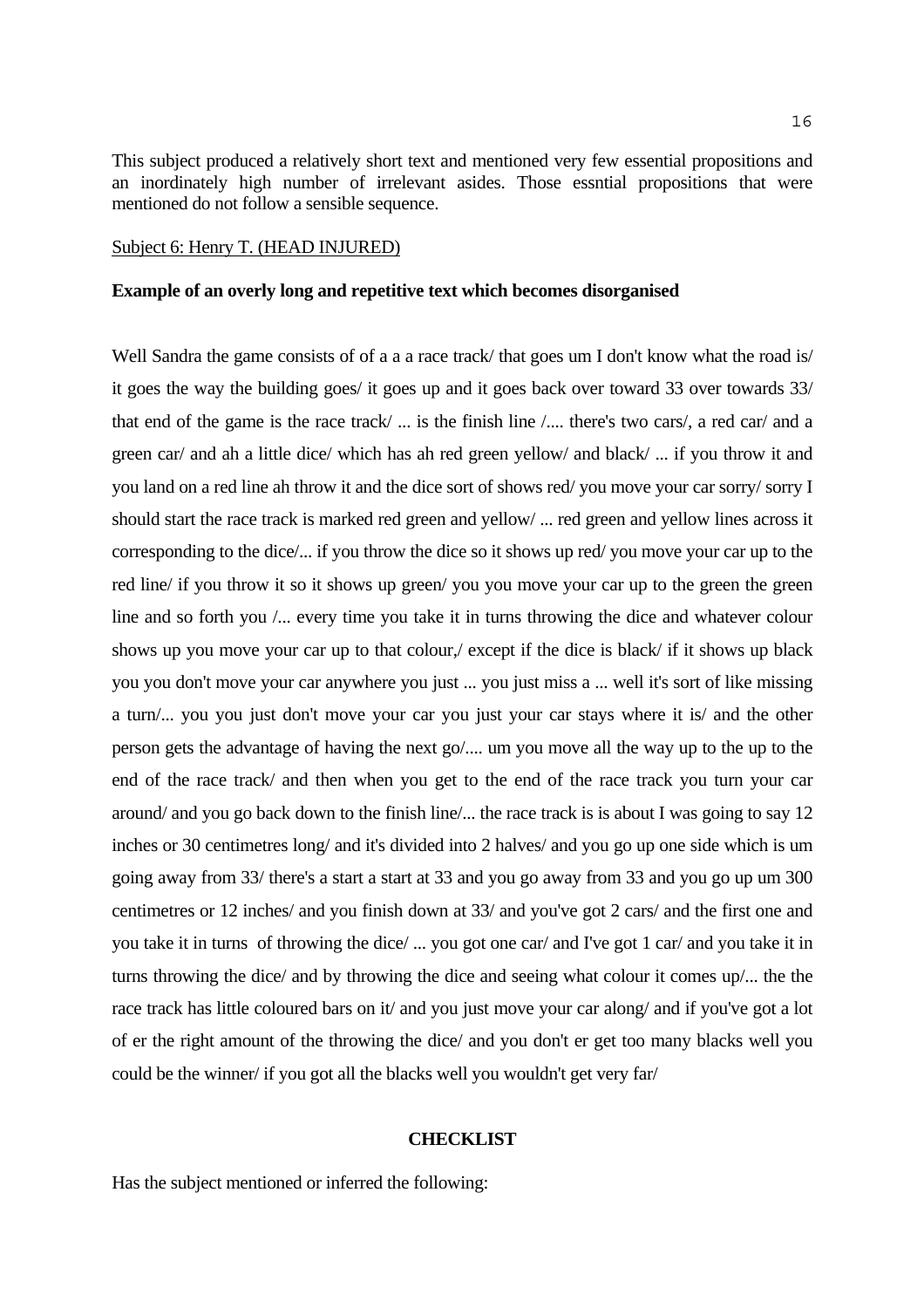| 1. the game has two cars as playing pieces?        |             | $\rm Y/N$ |     |
|----------------------------------------------------|-------------|-----------|-----|
| 2. the board is has different colours?             |             | Y/N       |     |
| 3. the die has different colours on its sides      | ${\rm Y/N}$ |           |     |
| 4. the die has one black side?                     |             | Y/N       |     |
| 5. one player throws the die?                      |             | Y/N       |     |
| 6. they see what colour the die shows up?          |             | Y/N       |     |
| 7. the player moves his car to the matching colour |             |           |     |
| on the board?                                      |             |           | Y/N |
| 8. if black shows up on the die he misses          |             | Y/N       |     |
| a turn?                                            |             |           |     |

# **SUMMARY DATA**

## **PATIENTS NAME: DATE OF ASSESSMENT:**

#### **NUMBER OF PROPOSITIONS**

**TOTAL: REPEATED: ESSENTIAL (max 8): EXTRA:** 

**SEQUENCE OF PROPOSITIONS** 

**ESSENTIAL:** 

**ALL:** 

This subject produced a large number of total, repeated and extra propositions (all outside the normal range). All essential propositions were covered in a reasonable sequence. However, the total sequence was disrupted by the repetitions and irrelevant asides particularly in the latter half of his explanation.

#### **1. NON-BRAIN-DAMAGED TEXT**

#### Subject 2: Greg R.

The game consisted of a rectangular board which had stripes of three colours (red, green, and yellow) and was divided in half by a black line along it's length. The words START and FINISH were painted on either side of the black line at one end. A dice with 2 red sides, 2 green, 1 yellow and 1 black was thrown by the players consecutively. After each throw the player, whose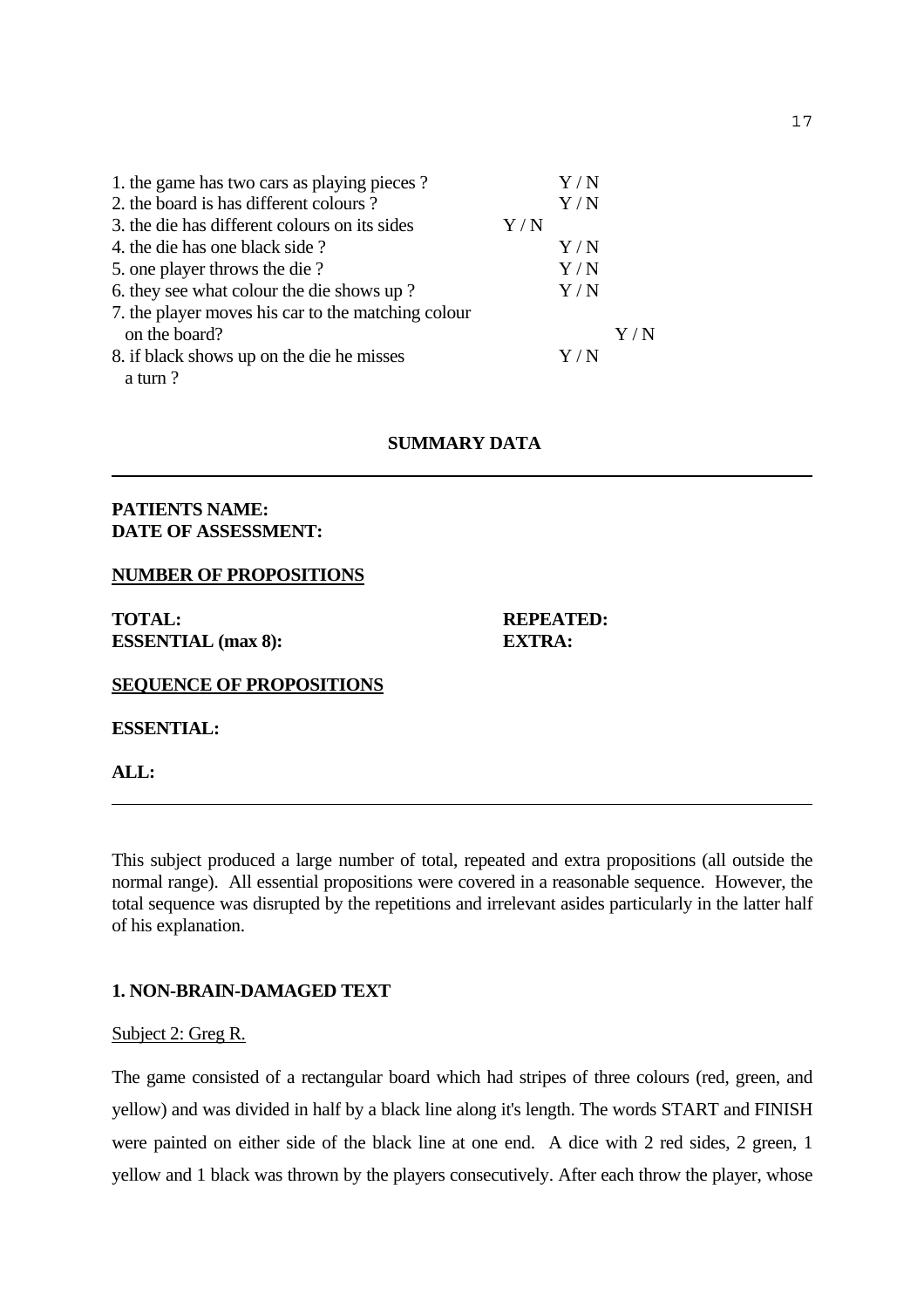turn it was, moved his/her playing piece (either a red or green coloured match box car) to the next stripe on the board corresponding with the colour upturned on the dice. If black was 'thrown' the player was unable to move his/her playing piece as no black stripes existed ton the playing board. The players started from the first red square after the word START. Their cars proceeded down one side of the board and when they reached the end of that side turned around and proceeded up the other side. The winner was the first person to reach the last red square before the word FINISH.

#### **CHECKLIST**

Has the subject mentioned or inferred the following essential propositions:

| 1. the game has two cars as playing pieces?        |     | $\rm Y$ / $\rm N$ |           |
|----------------------------------------------------|-----|-------------------|-----------|
| 2. the board is has different colours?             |     | Y/N               |           |
| 3. the die has different colours on its sides      | Y/N |                   |           |
| 4. the die has one black side?                     |     | Y/N               |           |
| 5. one player throws the die?                      |     | Y/N               |           |
| 6. they see what colour the die shows up?          |     | Y/N               |           |
| 7. the player moves his car to the matching colour |     |                   |           |
| on the board?                                      |     |                   | $\rm Y/N$ |
| 8. if black shows up on the die he misses          |     | Y/N               |           |
| a turn?                                            |     |                   |           |